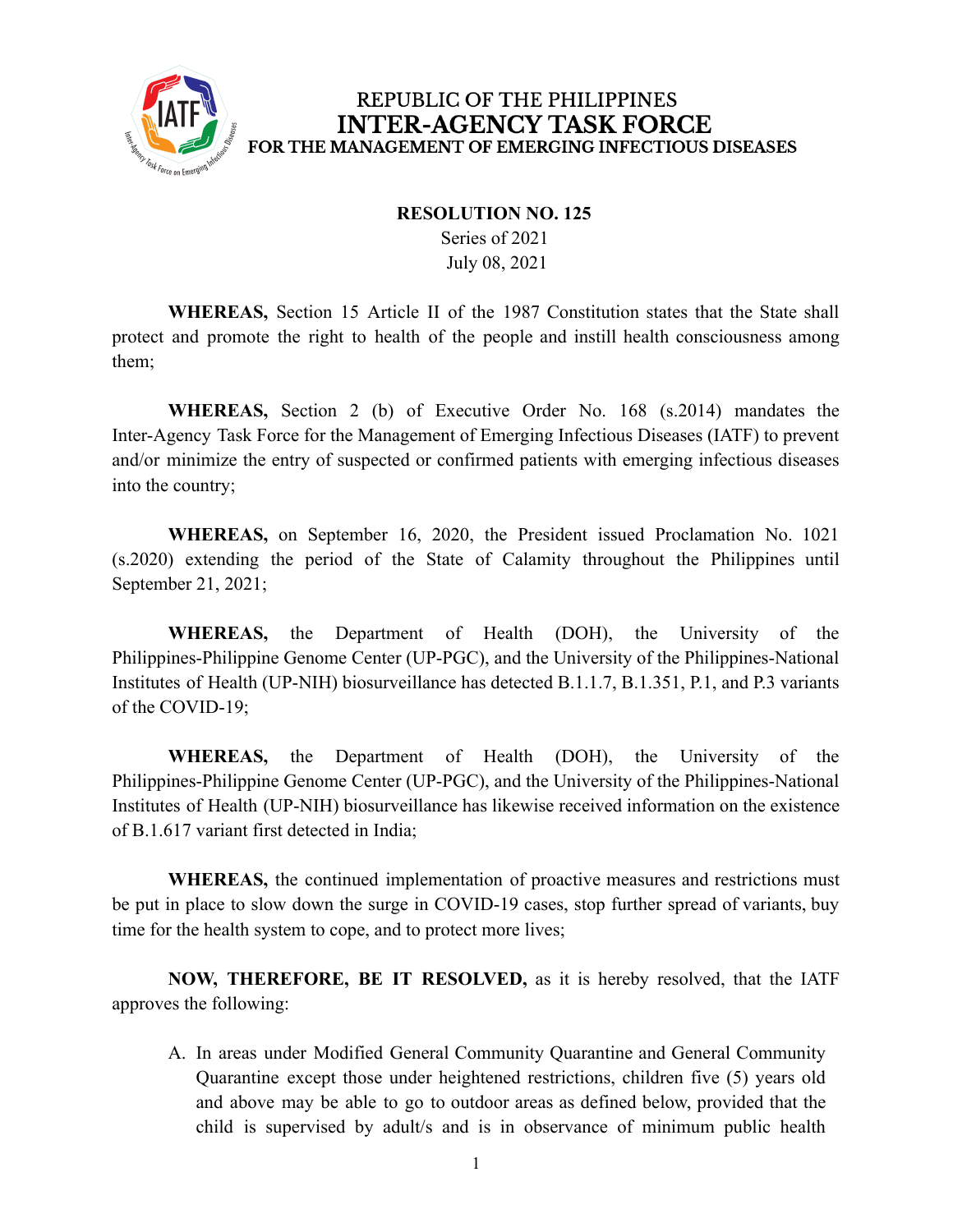

standards such as the wearing of face masks and social distancing. Provided further, that the local government units concerned may increase the above age restriction of children depending on the COVID-19 situation in their respective jurisdictions. Outdoor areas are those that allow free air movement from all directions and may be covered by a roof, supported by posts, and not surrounded by walls and shall be limited to the following: (i.) parks, (ii.) playgrounds, (iii.) beaches, (iv.) biking and hiking trails, (v.) outdoor tourist sites and attractions as may be defined by the Department of Tourism, (vi.) outdoor non-contact sports courts and venues, and (vii.) *al fresco* dining establishments in the above-listed areas. These outdoor areas shall not include mixed-use indoor/outdoor buildings, facilities, such as malls and similar establishments;

- B. The recommendations of the IATF Technical Working Group, the specifics of which are as follows:
	- 1. Approving the request of Uniprom Inc. to hold the *Binibining Pilipinas* 2021 Coronation Night at the Smart Araneta Coliseum strictly following the submitted health and safety protocols. Further, all participants and guests shall be required to undergo COVID-19 Reverse Transcription - Polymerase Chain Reaction Test forty-eight (48) hours prior to the event.
	- 2. Clarifying the allowed movement of fully vaccinated individuals, paragraphs B, and D of IATF Resolution No. 124-B is hereby amended to read as follows:

*"B. The intrazonal movement of fully vaccinated senior citizens within areas under General Community Quarantine and Modified General Community Quarantine shall continue to be allowed, subject to the presentation, of (i) a Covid-19 vaccination card duly issued by a legitimate vaccination establishment/authority, whether local or foreign; or (ii) certificate of quarantine completion showing the holder's vaccination status as my be issued by the Bureau of Quarantine, whichever is applicable. Provided that strict observance of minimum public health standards shall continue."*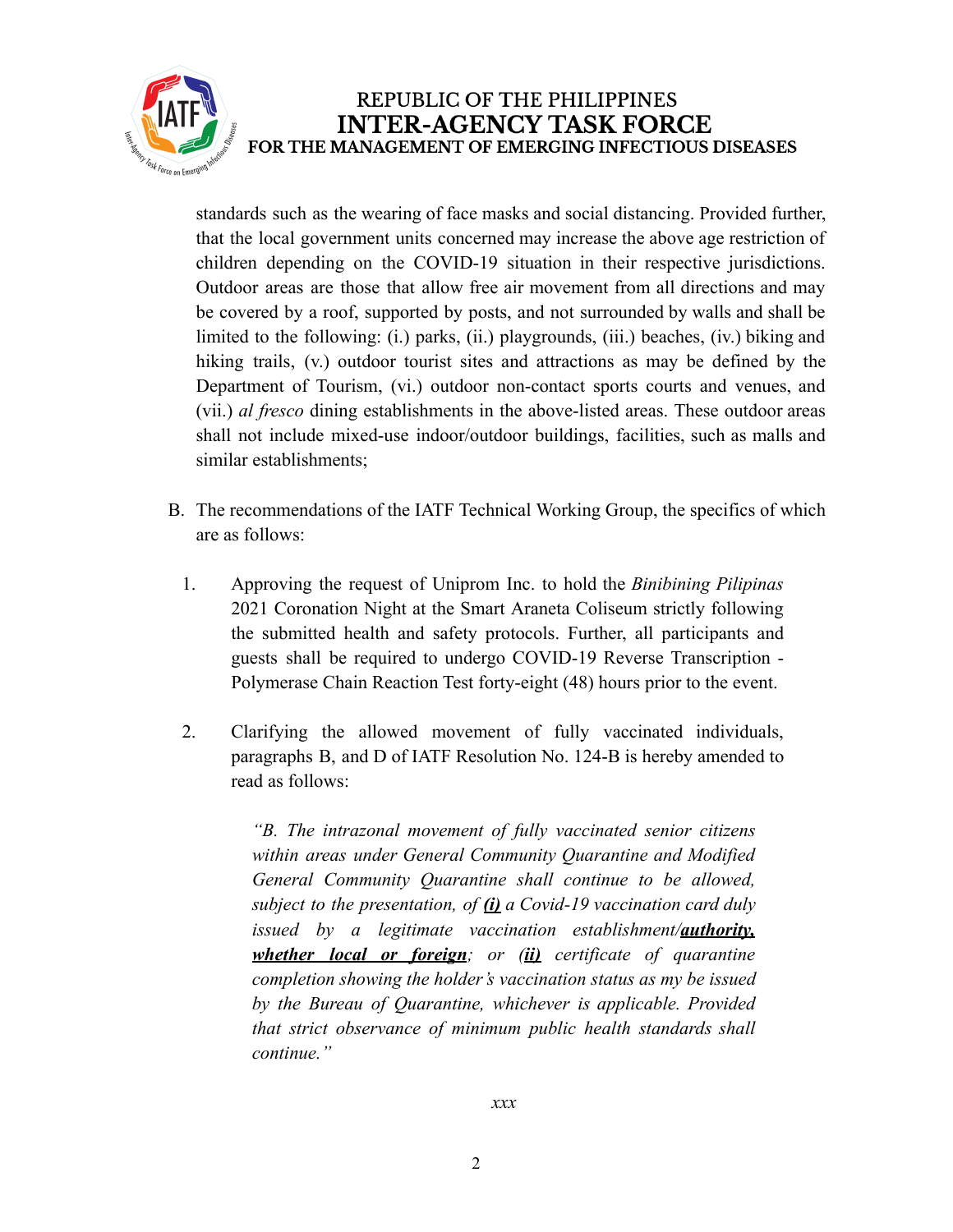

*"D. For interzonal travel allowed under the pertinent resolutions of the IATF and provisions of the Omnibus Guidelines on the Implementation of Community Quarantine in the Philippines, as amended, local government units may accept (i) a Covid-19 vaccination card duly issued by a legitimate vaccinating establishment/authority whether local or foreign; or (ii.) certificate of quarantine completion showing the holder's vaccination status as may be issued by the Bureau of Quarantine, whichever is applicable, as an alternative to RT-PCR testing requirement (before travel or upon arrival) which the local government unit may require."*

Considering the ongoing improvements on the system for verifying COVID-19 vaccination cards, COVID-19 vaccination cards duly issued by legitimate vaccination establishments/authorities shall be sufficient proof of vaccination. Any individual who shall present forged and/or falsified vaccination cards shall be dealt with in accordance with law.

- 3. Authorizing the conduct of special commercial flights to bring home stranded Filipinos in Oman, Dubai, Abu Dhabi, and such other countries where travel restrictions may be imposed, subject to the following guidelines:
	- a. A Special Working Group (SWG) is hereby created to be composed of the Department of Health, Bureau of Quarantine, Overseas Workers' Welfare Administration, Department of Foreign Affairs, Department of Transportation and its One-Stop-Shop, Philippine Coast Guard, and the Department of Tourism to determine the implementing protocols for the special commercial flights, in coordination with the concerned airlines;
	- b. Commercial flights shall be exclusive for Filipinos, provided that the flights shall have prior approval from the SWG;
	- c. The Guidelines on the implementation of exemptions for the Philippine government, and non-Philippine government repatriation as prescribed under IATF Resolution No. 119 (s.2021) shall be followed.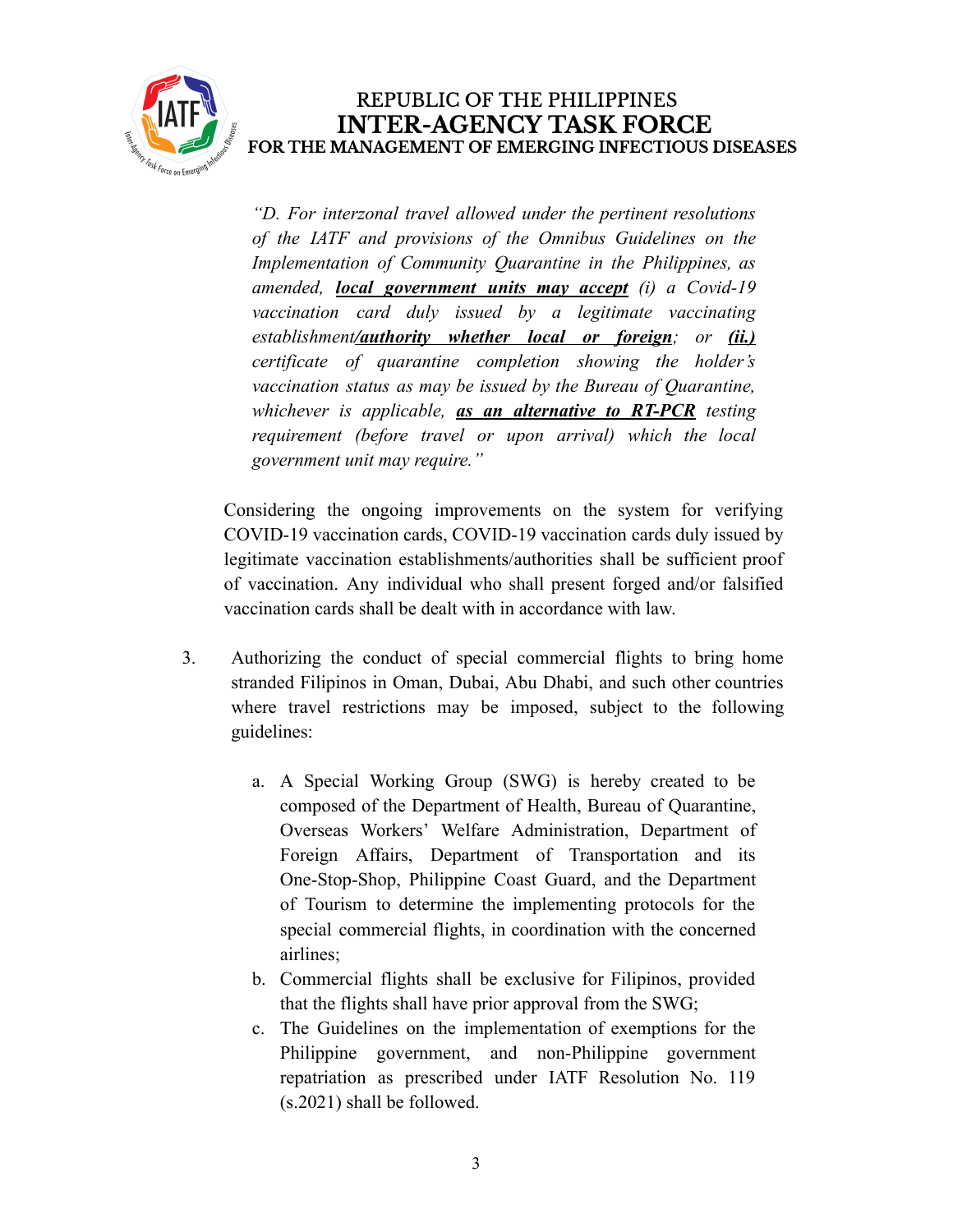

4. Authorizing Philippine Overseas Labor Offices to verify the vaccination status of spouses, children, and/or parents of Overseas Filipino Workers. For this purpose, the pertinent provision of IATF Resolution No. 124-A is hereby amended to read as follows:

> *"RESOLVED FURTHER, the option of presenting Philippine Overseas Labor Office (POLO) validations as proof of vaccination status is exclusive to Overseas Filipinos Workers (OFWs) and their spouse, children and/or parent/s traveling with them.*"

5. Recognizing that the conduct of Foreign Service Officers Examination (FSOE) is part of essential government operations, the Department of Foreign Affairs may conduct their FSOE Oral Tests on 28-30 July 2021 for their twenty-six (26) examinees to be held at different venues within the DFA Building.

**RESOLVED FURTHER,** that the Chairperson and the Co-Chairperson shall be duly authorized to sign this Resolution for and on behalf of the Inter-Agency Task Force.

**APPROVED** during the 125th Inter-Agency Task Force Meeting, as reflected in the minutes of the meeting, held this July 08, 2021, via video conference**.**

**FRANCISCO T. DUQUE III** Secretary, Department of Health IATF Chairperson

**KARLO ALEXEI B. NOGRALES** Secretary, Office of the Cabinet Secretariat IATF Co-Chairperson